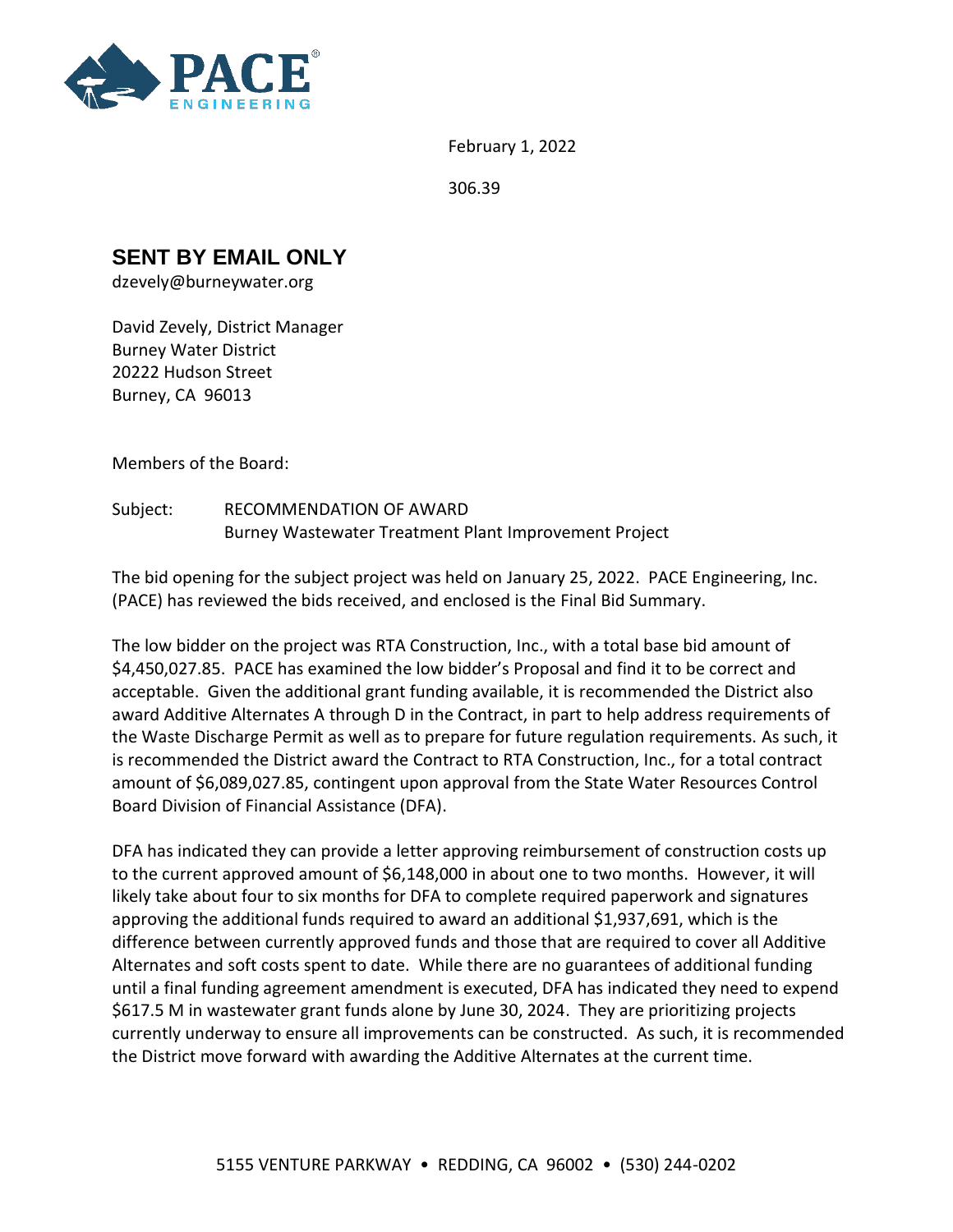Burney Water District **February 1, 2022** Page 2 306.39

Once PACE is notified that the Board has approved awarding the project, a Notice of Award will be sent to the Contractor, together with Agreement and Bond forms. Instructions will be included for the Contractor to sign and complete the necessary documents and return them to PACE for review. PACE will then forward them to the District for signature, which will constitute execution of the Contract.

Sincerely,

 $mc$ anna

Laurie McCollum Project Manager

LM/PC

Enclosure

c w/ enc: Stephanie McQuade, Burney Water District, smcquade@burneywater.org M:\Jobs\0306\0306.39 WWTP Improvement Project\Phase 2a Services During Bidding\Recommendation of Award.docx